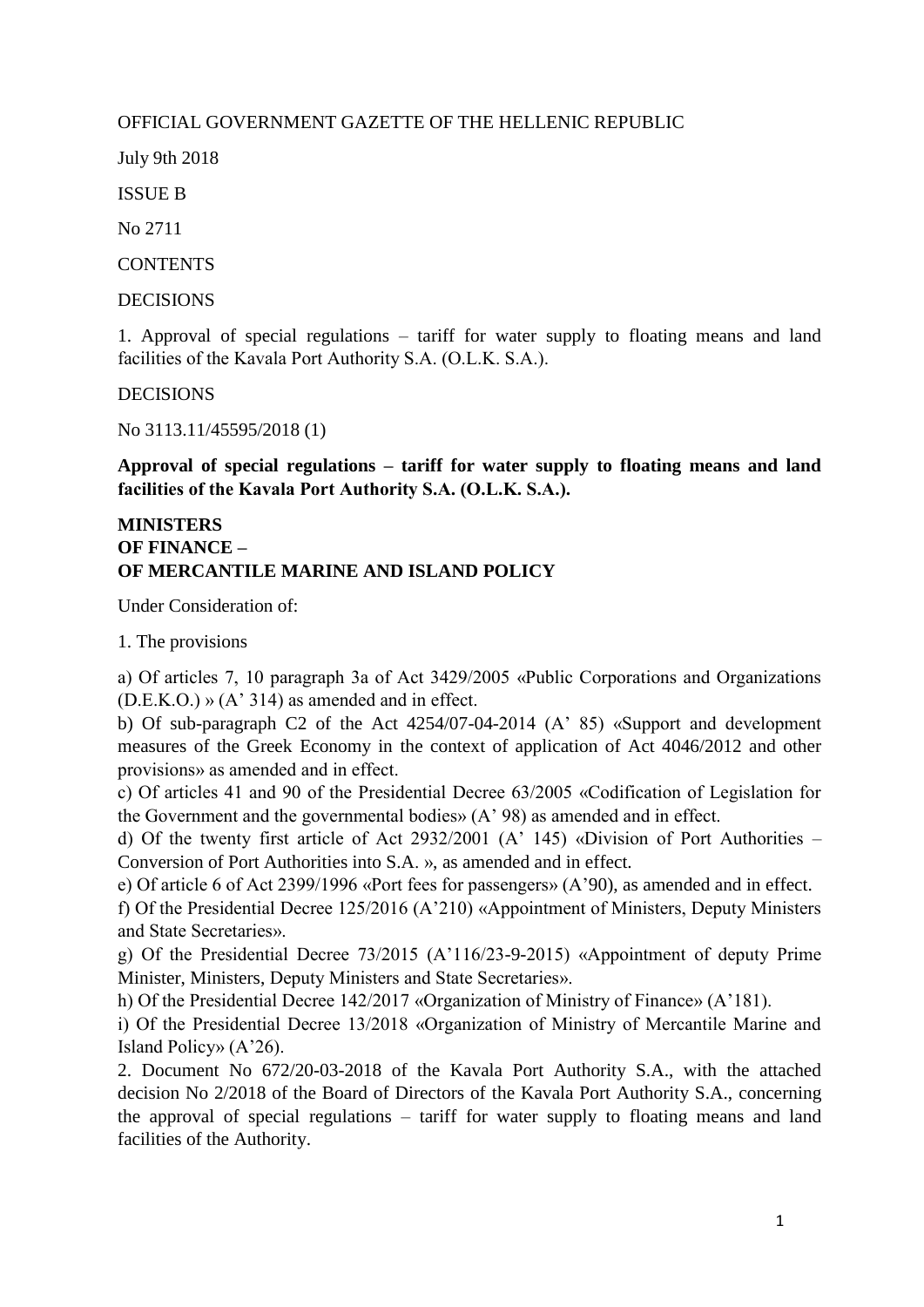3. Document No 2814.2/27687/17-04-2018 of the Directorate for Budget and Financial Information of the Ministry of Mercantile Marine and Island Policy.

4. Of the fact that the provisions of the present decision cause no expense on the state budget, we decide:

A. The approval of special regulations – tariff for water supply to floating means and land facilities of the Kavala Port Authority S.A. (Ο.L.Κ. S.A.), as following:

## SPECIAL REGULATIONS

FOR WATER SUPPLY TO VESSELS OR LAND FACILITIES BY THE KAVALA PORT AUTHORITY S.A.

#### Article 1 General Provisions

1. The water supply in the area of the ports for which the Kavala Port Authority S.A. is responsible, i.e. the supply of potable water from the network of the port, a) to vessels or floating means of any kind, b) to land facilities or to any third party, is conducted by the Kavala Port Authority S.A. and the means and bodies of the Kavala Port Authority S.A.

2. The water is provided by the competent body of the Kavala Port Authority S.A. to the above mentioned, through fixed or portable water meters.

3. The connection of water tanks, hydrants or other facilities of the one asking to obtain water, with the standpipes of the water supply system of the port, is done only by the authorized competent bodies of water intake of the Kavala Port Authority S.A. (except the automatic water supply machines which operate with a prepaid card provided by the Kavala Port Authority S.A.), the water supply is proven only by a written deed of water supply.

Article 2 Water Supply Procedure

1. For the water supply of any land facility, vessel or other floating means, a request must be filed towards the Directorate of Property and Development, along with the information of the applicant: name and type of ship, anchoring point, full name and address of owner or agent, date and time of starting of water supply, as well as the requested amount of water approximately in cubic meter orally, over the phone or/and in written.

2. This request, along with the relevant information, must also be filed by any other party that requests the provision of potable water for facilities within the area of responsibility of the Kavala Port Authority S.A., for works that are conducted by that party within the said area, with knowledge of the Kavala Port Authority S.A., as for example contractors etc.

3.a. Based on the above request, which is to be filed in time, the department schedules the water supply for the defined day and time.

b. No water supply is executed without the previous payment of the corresponding water supply fees, along with the possible surcharges, by the interested party towards the Revenue Department of the Kavala Port Authority S.A.

c. Water supply in the following cases is excluded from direct prepayment: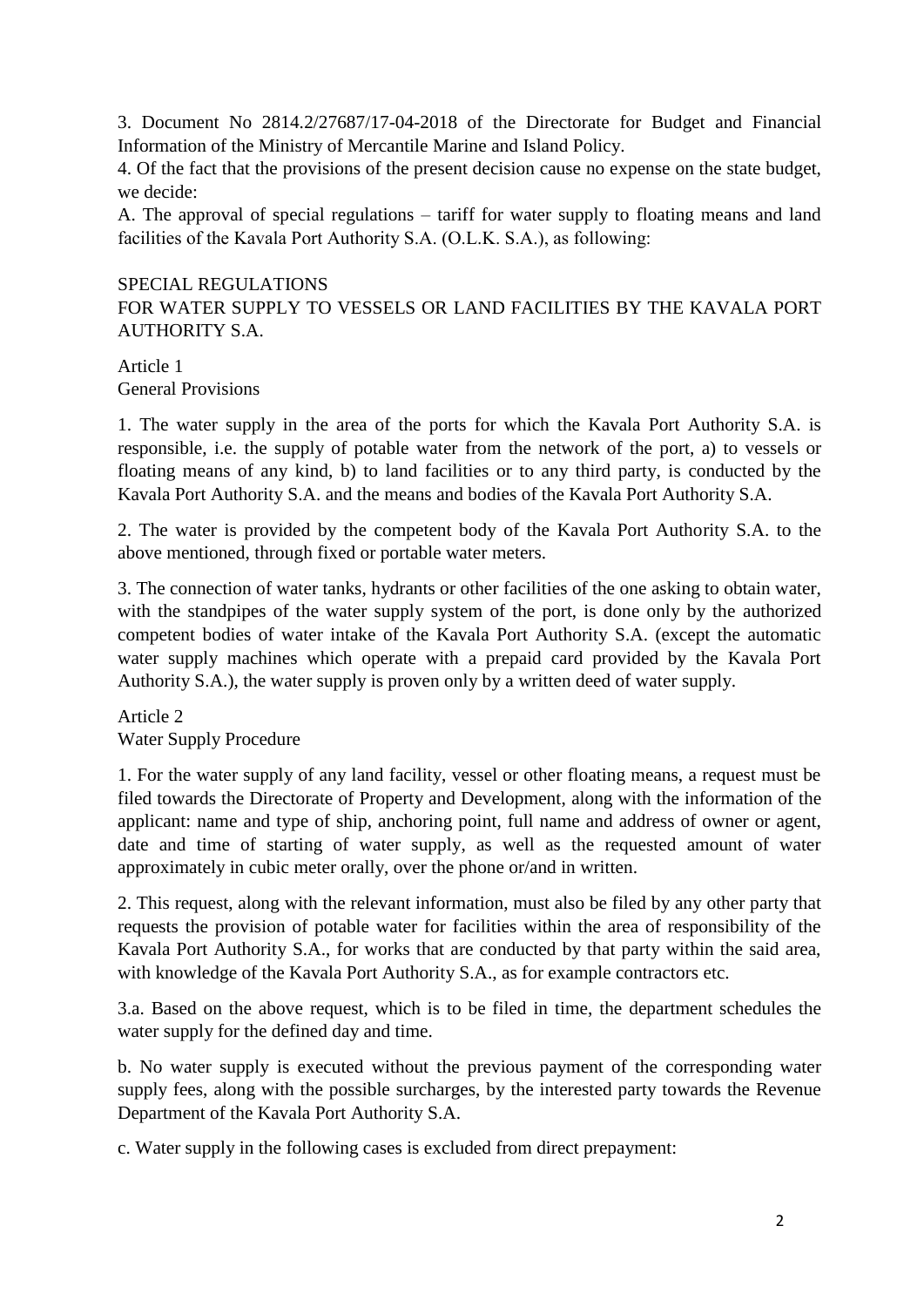c.a. Warships of any Nationality and their auxiliary vessels, as well as in the public service of the Port and

c.b. Cafeterias, restaurants, coffee houses etc. established within the area of the port according to law, however in case of late repayment, after notification from the Revenue Department, the water supply is interrupted.

d.a. Instead of prepayment in cash, the interested party can submit to the competent Department of the Kavala Port Authority S.A. a letter of credit for possible upcoming obligations due to water supply.

In this case, within a period of eight (8) workdays since the water supply, the party liable for payment has to repay the corresponding fees, otherwise, starting from the next day of the water supply, there is a surcharge for payment of debts after due date per indivisible month of delay, according to the Public Revenue Collection Code.

d.b. If the party requesting the water supply of a vessel has not repaid the fees of a previous water supply of the same or other vessel, within the above mentioned period, which fees cover the amount of the submitted guarantee, the competent Department of the Kavala Port Authority S.A. will proceed to the provision of water only after prepayment of the fees by the party liable for payment.

The return of the letter of credit is conducted after application of the interested party and the assent of the Directorate of Property and Development, whereas its forfeiture in favor of the Kavala Port Authority S.A. for outstanding debts resulting from water supplies to vessels, rests with the Board of Directors of the Kavala Port Authority S.A.

4. The Kavala Port Authority S.A. has the necessary water meters, providing any accommodation for normal and fast reception of the requested amount of water and for the avoidance of any damage or accident.

5.a The party receiving water must observe the indications on the water meters when starting and ending the water supply, in order to agree with the crew on the provided water amount, and confirms the accuracy of the provided water amount as well as the time of starting and ending of water supply by signing the water supply order form, on which further observations and possible caused damages, delays etc. can be noted.

b. Possible lodged complaints about issues of water supply, which were not mentioned and were not noted as stated above, are not taken into consideration.

c. In case of denial of the party receiving water to confirm the information concerning water supply by signing, the crew states on the water supply order form the reasons of denial which is then confirmed by signing.

This confirmation prevails over any claim of the party receiving water, as resulting from its own omission.

6. This requests are filed to the Directorate of Property & Development of the Kavala Port Authority S.A. during workdays and work hours from 7:30 to 13:00 and at any case at least 2 hours before the requested time of water supply.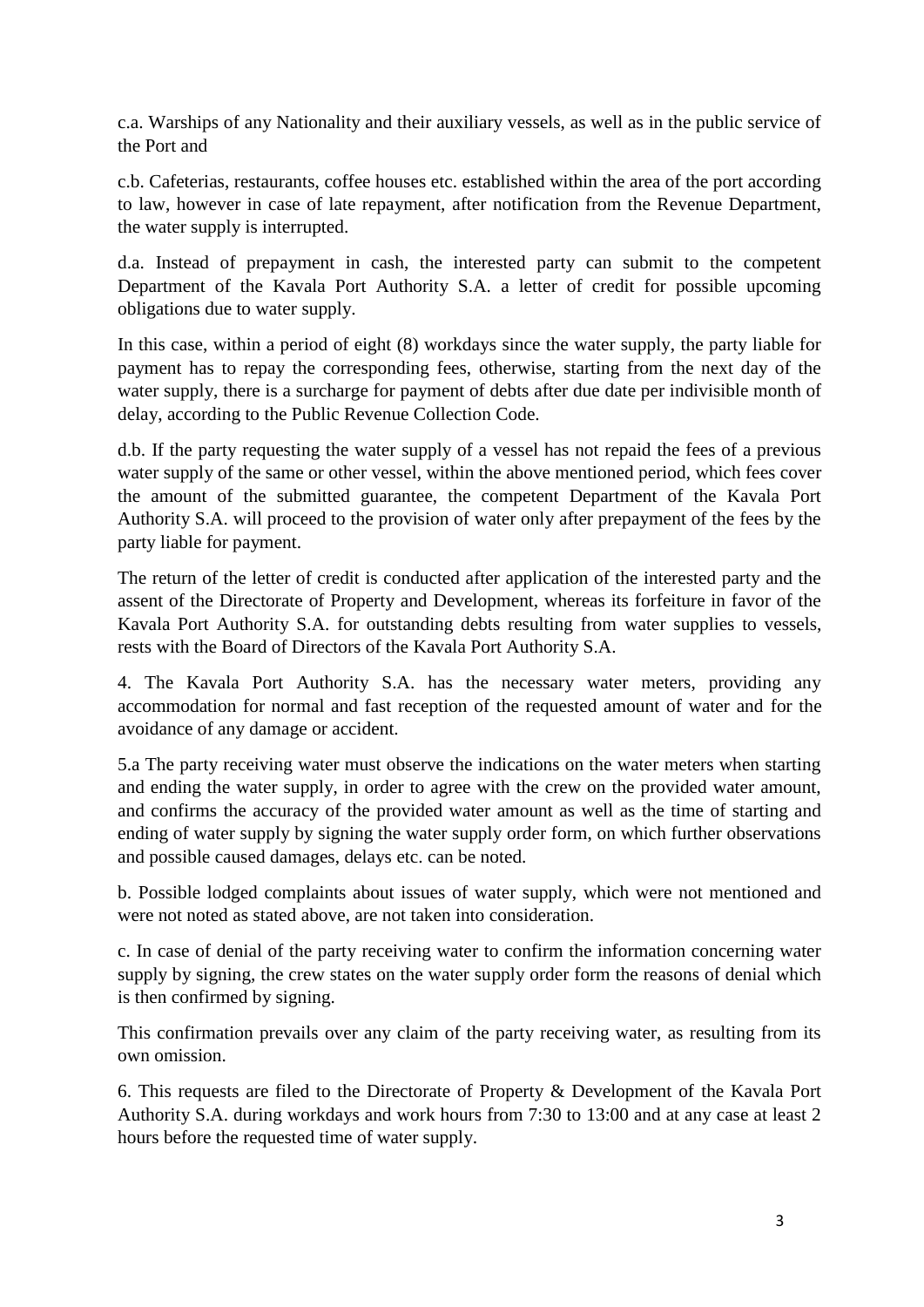7. Requests for water supply that concern constant water supply to vessels or land facilities in small amounts per hour, must include the exact time of starting and ending of the water supply, and thus the corresponding fees are received by the Kavala Port Authority S.A. based on possible consumption of water by a bill for collection of prepayment, which is settled after the ending of the water supply.

8. Small vessels (sailing vessels, motor vessels) that request water supply in an area where there is no water supply system of the Kavala Port Authority S.A., have to moor to a new anchorage closer to a hydrant, after relevant suggestion of the Authority. These return to their first anchorage after completion of the water supply.

Article 3 Special Provisions

1. The water supply to any other vessel except from the one for which the order of water supply is issued, is not allowed, as well as the reception of water from the water supply system of the Kavala Port Authority S.A. without compliance with the present regulation. Also, the intervention of people not belonging to the Bodies of the Kavala Port Authority S.A. in the water supply facilities and devices of the Kavala Port Authority S.A. is not allowed for any reason.

2. The Kavala Port Authority S.A. has the right to determine the order of water supply, depending on the time of request, the determined time of starting the water supply and the capabilities and needs of the Authority.

The Authority also has no liability in case of delay or cancellation of the water supply due to damage in the water supply system or the water meters or due to force majeure.

In this case and in case of no provision of the full requested and possibly prepaid water amount, the extra received amounts of money are returned to the party requesting the water supply.

# TARIFF FOR WATER SUPPLY IN THE TERRESTRIAL AND MARITIME PORT AREA OF THE KAVALA PORT AUTHORITY S.A. ACCORDING TO LAW

For the supply of potable water from the Kavala Port Authority to vessels and all types of floating constructions, domestic or not, as well as to third parties of land facilities, charges per cubic meter  $(m^3)$ , in the port areas of the Kavala Port Authority S.A. (terrestrial and maritime), as defined by the contract from 15/01/2003 with the Greek Government, are defined as follows:

I. Vessels and any type of floating construction, warships of any nationality and their auxiliary vessels per m<sup>3</sup> 4,00  $\epsilon$ 

II. Contractors responsible for construction works of the port per m<sup>3</sup> 2,70  $\epsilon$ 

III. Public services of the port per m<sup>3</sup> 2,70  $\epsilon$ 

IV. Land facilities of the area of the port according to law (coffee houses, cafeterias, restaurants etc.) per m $^3$  4,00  $\in$